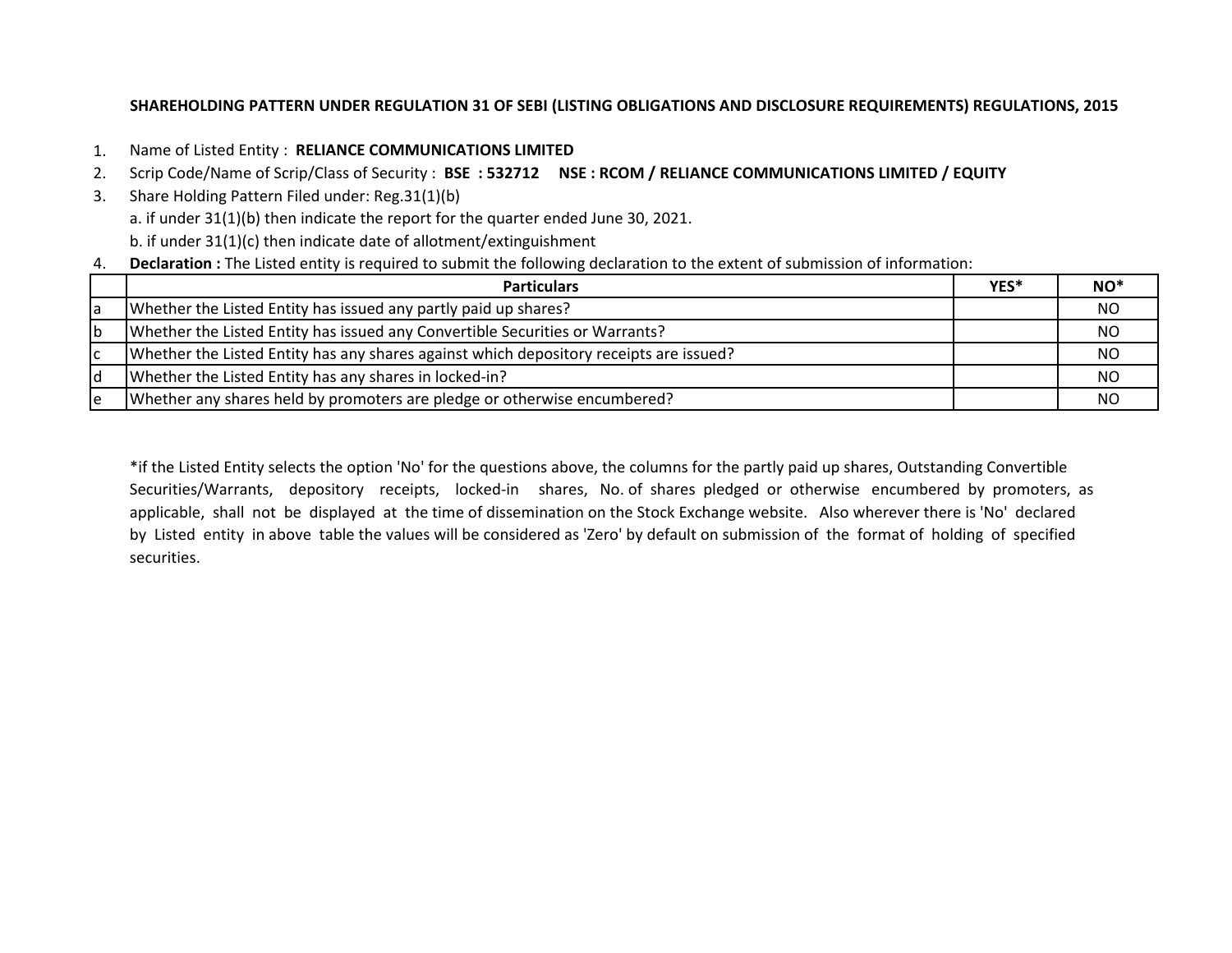## **Table I - Summary Statement holding of specified securities**

| Categ<br>ory | Category of<br>Shareholder                   | No. of<br>Share-<br>holders | No. of fully<br>paid up<br>equity shares<br>held | No. of<br>Partly<br>paid-up<br>equity<br>shares<br>held | No. of<br><b>Shares</b><br><b>Underlying</b><br><b>Depository</b><br>Receipts | <b>Total Nos. of</b><br><b>Shares Held</b> | as a % of<br>total no of<br>shares<br><b>(Calculated</b><br>as per SCRR<br>1957) | Shareholding Number of Voting Rights held in each class of<br>securities<br>No of Voting Rights |                     |                   | <b>Total as</b><br>a % of<br>$(A+B+C)$ | No. of<br><b>Shares</b><br>Underlying<br>Outstanding<br>converttible<br>securities<br>(Including<br>Warrants) | Shareholding,<br>as a %<br>assuming full<br>conversion of<br>convertible<br>Securities (as a<br>percentage of<br>diluted share<br>capital) | <b>Shares</b><br>No. (a) | As a %<br>of total<br><b>Shares</b><br>held $(b)$ | Number of Locked in Number of Shares<br>pledged or otherwise<br>encumbered<br>No. (a) | As a %<br>of total<br><b>Shares</b><br>held (b) | Number of<br>equity shares<br>held in<br>dematerialized<br>form |
|--------------|----------------------------------------------|-----------------------------|--------------------------------------------------|---------------------------------------------------------|-------------------------------------------------------------------------------|--------------------------------------------|----------------------------------------------------------------------------------|-------------------------------------------------------------------------------------------------|---------------------|-------------------|----------------------------------------|---------------------------------------------------------------------------------------------------------------|--------------------------------------------------------------------------------------------------------------------------------------------|--------------------------|---------------------------------------------------|---------------------------------------------------------------------------------------|-------------------------------------------------|-----------------------------------------------------------------|
|              |                                              |                             |                                                  |                                                         |                                                                               |                                            |                                                                                  | <b>Class: Equity</b>                                                                            | Class:<br><b>NA</b> | Total             |                                        |                                                                                                               |                                                                                                                                            |                          |                                                   |                                                                                       |                                                 |                                                                 |
| (1)          | (II)                                         | (III)                       | (IV)                                             | (V)                                                     | (VI)                                                                          | $(VII) = (IV) +$<br>$(V) + (VI)$           | (VIII) As a %<br>of $(A+B+C2)$                                                   |                                                                                                 | (IX)                |                   | (X)                                    | $(XI) = (VII) + (X)$<br>As a % of<br>$(A+B+C2)$                                                               | (XII)                                                                                                                                      |                          | (XIII)                                            |                                                                                       | (XIV)                                           |                                                                 |
| (A)          | Promoter & Promoter<br>Group                 | 12                          | 143116572                                        |                                                         |                                                                               | 143116572                                  | 5.18                                                                             | 143116572                                                                                       | $\Omega$            | 143116572         | 5.18                                   |                                                                                                               | 5.18                                                                                                                                       |                          | 0.00                                              | $\Omega$                                                                              | 0.00                                            | 143116572                                                       |
|              | Public                                       | 1409911                     | 2601137478                                       |                                                         |                                                                               | 2601137478                                 | 94.06                                                                            | 2601137478                                                                                      |                     | 2601137478        | 94.06                                  |                                                                                                               | 94.06                                                                                                                                      |                          | 0.00                                              | <b>NA</b>                                                                             | <b>NA</b>                                       | 2583773689                                                      |
| (C)          | Promoter-Non<br>Non<br>Public                |                             |                                                  |                                                         |                                                                               |                                            |                                                                                  |                                                                                                 |                     |                   |                                        |                                                                                                               |                                                                                                                                            |                          |                                                   |                                                                                       |                                                 |                                                                 |
| (C1)         | Shares underlying DRs                        |                             |                                                  |                                                         |                                                                               |                                            | 0.00                                                                             |                                                                                                 |                     | $\Omega$          | 0.00                                   |                                                                                                               | 0.00                                                                                                                                       |                          | 0.00                                              | <b>NA</b>                                                                             | <b>NA</b>                                       |                                                                 |
| (C2)         | held by<br>Shares<br><b>Employees Trusts</b> |                             | 21279000                                         |                                                         |                                                                               | 21279000                                   | 0.77                                                                             | 21279000                                                                                        |                     | 21279000          | 0.77                                   |                                                                                                               | 0.77                                                                                                                                       |                          | 0.00                                              | <b>NA</b>                                                                             | <b>NA</b>                                       | 21279000                                                        |
|              |                                              |                             |                                                  |                                                         |                                                                               |                                            |                                                                                  |                                                                                                 |                     |                   |                                        |                                                                                                               |                                                                                                                                            |                          |                                                   |                                                                                       |                                                 |                                                                 |
|              | Total:                                       | 1409924                     | 2765533050                                       |                                                         |                                                                               | 2765533050                                 |                                                                                  | 100.00 2765533050                                                                               |                     | 2765533050 100.00 |                                        |                                                                                                               | 100.00                                                                                                                                     |                          | 0.00                                              | $\mathbf 0$                                                                           | 0.00                                            | 2748169261                                                      |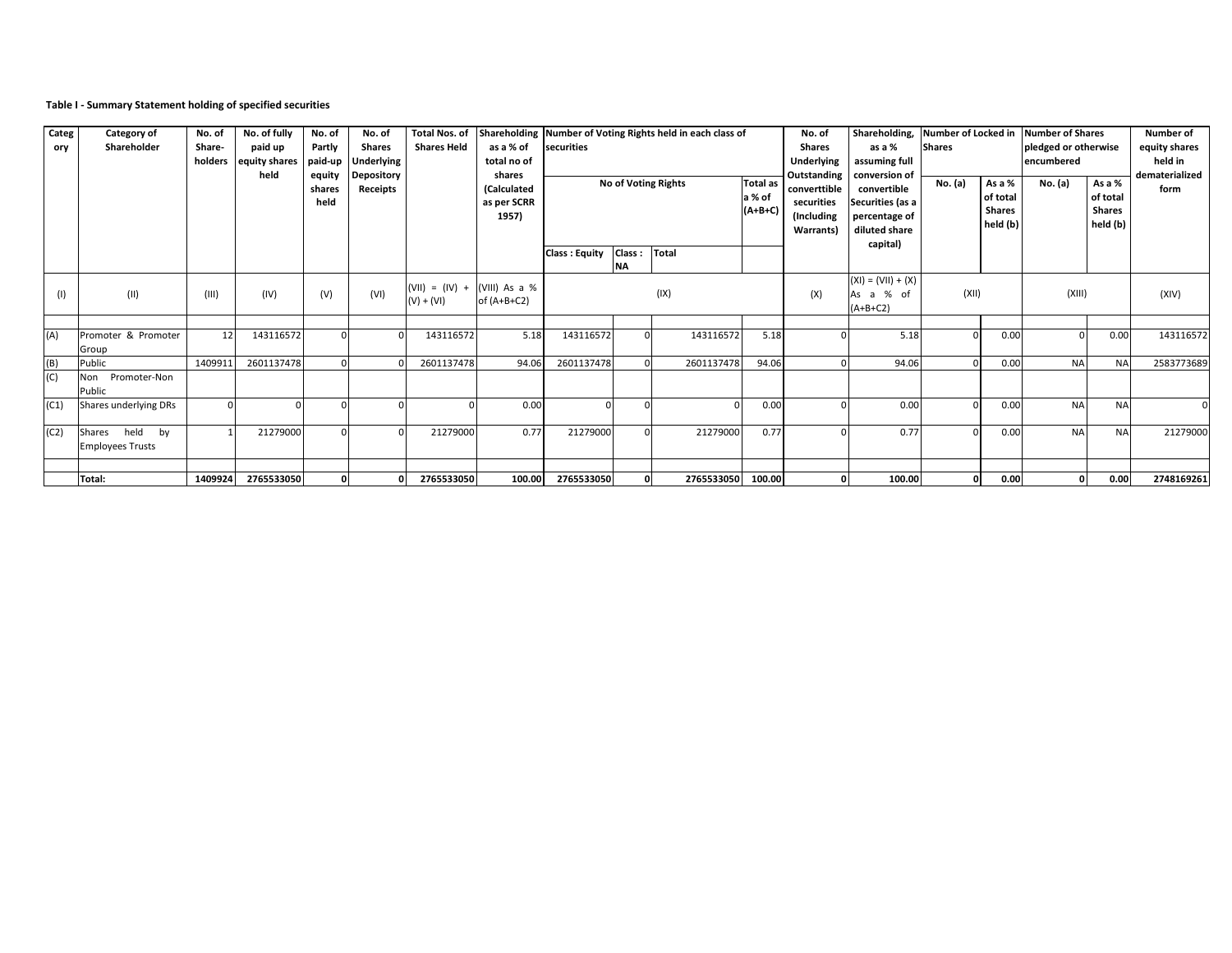#### **Table II - Statement showing shareholding pattern of the Promoter and Promoter Group**

|                | Category & Name of the<br>Shareholder                                              | PAN        | No. of<br>Share-<br>holders | No. of fully<br>paid up equity<br>shares held | Partly<br>paid-up<br>equity | Nos. of<br>Shares<br><b>Jnderlying</b> | Total No. of<br><b>Shares Held</b> | Shareholding % Number of Voting Rights held in each class of<br><b>Calculated as</b><br>per SCRR 1957) | securities           |                     |              |                                                        | No. of Shares<br>Underlying<br>Outstanding            | a % assuming<br>full conversion                                                  | Shareholding, as Number of Locked in<br>Shares |                                                 | <b>Number of Shares</b><br>pledged or otherwise<br>encumbered |                                                 | Number of<br>equity shares<br>held in |
|----------------|------------------------------------------------------------------------------------|------------|-----------------------------|-----------------------------------------------|-----------------------------|----------------------------------------|------------------------------------|--------------------------------------------------------------------------------------------------------|----------------------|---------------------|--------------|--------------------------------------------------------|-------------------------------------------------------|----------------------------------------------------------------------------------|------------------------------------------------|-------------------------------------------------|---------------------------------------------------------------|-------------------------------------------------|---------------------------------------|
|                |                                                                                    |            |                             |                                               | shares<br>held              | <b>Depository</b><br>Receipts          |                                    | As a<br>% of (A+B+C2)                                                                                  | No. of Voting Rights |                     |              | Total as a<br>% of<br><b>Total</b><br>voting<br>rights | converttible<br>securities<br>(Including<br>Warrants) | of convertible<br>Securities (as a<br>percentage of<br>diluted share<br>capital) | No. (a)                                        | As a % of<br>total<br><b>Shares</b><br>held (b) | No. (a)                                                       | As a %<br>of total<br><b>Shares</b><br>held (b) | dematerialized<br>form                |
|                |                                                                                    |            |                             |                                               |                             |                                        |                                    |                                                                                                        | Class:<br>Equity     | Class:<br><b>NA</b> | <b>Total</b> |                                                        |                                                       |                                                                                  |                                                |                                                 |                                                               |                                                 |                                       |
|                | (1)                                                                                | (II)       | (III)                       | (IV)                                          | (V)                         | (VI)                                   | (VII) =<br>$(IV+V+VI)$             | (VIII)                                                                                                 |                      | (IX)                |              |                                                        | (X)                                                   | $(XI) = (VII) + (X)$<br>As a % of<br>$(A+B+C2)$                                  | (XII)                                          |                                                 | (XIII)                                                        |                                                 | (XIV)                                 |
| (1)            | Indian                                                                             |            |                             |                                               |                             |                                        |                                    |                                                                                                        |                      |                     |              |                                                        |                                                       |                                                                                  |                                                |                                                 |                                                               |                                                 |                                       |
| (a)            | Individuals/Hindu undivided<br>Family                                              |            |                             |                                               |                             |                                        |                                    |                                                                                                        |                      |                     |              |                                                        |                                                       |                                                                                  |                                                |                                                 |                                                               |                                                 |                                       |
|                | Anil D. Ambani                                                                     | AADPA3703D |                             | 1859171                                       | $\mathbf 0$                 |                                        | 1859171                            | 0.07                                                                                                   | 1859171              |                     | 1859171      | 0.07                                                   |                                                       | 0.07                                                                             |                                                | $\Omega$                                        | 0                                                             | $\Omega$                                        | 1859171                               |
|                | Jai Anshul A Ambani                                                                | AJPPA3716P |                             | 100                                           |                             |                                        | 100                                | 0.00                                                                                                   | 100                  |                     | 100          | 0.00                                                   |                                                       | 0.00                                                                             |                                                |                                                 | $\Omega$                                                      |                                                 | 100                                   |
|                | Jaianmol A. Ambani                                                                 | AJPPA3678N |                             | 1669759                                       |                             |                                        | 1669759                            | 0.06                                                                                                   | 1669759              |                     | 1669759      | 0.06                                                   |                                                       | 0.06                                                                             |                                                |                                                 | $\Omega$                                                      |                                                 | 1669759                               |
|                | Kokila D Ambani                                                                    | AACPA5346H |                             | 466584                                        | $\Omega$                    |                                        | 466584                             | 0.17                                                                                                   | 466584               |                     | 466584       | 0.17                                                   |                                                       | 0.17                                                                             |                                                | $\mathbf 0$                                     | $\Omega$                                                      |                                                 | 4665847                               |
|                | Tina A Ambani                                                                      | AAEPA2345Q |                             | 1650832                                       |                             |                                        | 165083                             | 0.06                                                                                                   | 165083               |                     | 1650832      | 0.06                                                   |                                                       | 0.06                                                                             |                                                |                                                 |                                                               |                                                 | 1650832                               |
| (b)            | Central Government/ State<br>Government(s)                                         |            |                             |                                               |                             |                                        |                                    | 0.00                                                                                                   |                      |                     |              | 0.00                                                   |                                                       | 0.00                                                                             |                                                |                                                 |                                                               |                                                 | $\mathbf{0}$                          |
| (c)            | <b>Financial Institutions/Banks</b>                                                |            |                             |                                               |                             |                                        |                                    | 0.00                                                                                                   |                      |                     |              | 0.00                                                   |                                                       | 0.00                                                                             |                                                |                                                 |                                                               |                                                 | $\mathbf{0}$                          |
|                | Any Other                                                                          |            |                             |                                               |                             |                                        |                                    |                                                                                                        |                      |                     |              |                                                        |                                                       |                                                                                  |                                                |                                                 |                                                               |                                                 |                                       |
| $\frac{d}{1}$  | <b>Reliance Capital Limited</b>                                                    | AAACR5054J |                             | 29695295                                      |                             |                                        | 2969529                            | 1.07                                                                                                   | 2969529              |                     | 29695295     | 1.07                                                   |                                                       | 1.07                                                                             |                                                |                                                 | $\Omega$                                                      |                                                 | 29695295                              |
| $\overline{2}$ | Reliance<br>Communications<br><b>Enterprises Private Limited</b>                   | AAFCA5485R |                             | 10172                                         | $\Omega$                    |                                        | 10172                              | 0.00                                                                                                   | 10172                |                     | 10172        | 0.00                                                   |                                                       | 0.00                                                                             |                                                |                                                 |                                                               | 0.00                                            | 10172                                 |
| 3              | Reliance Ornatus Enterprises And AAFCA5471K<br>Ventures Private Limited            |            |                             | 92000000                                      |                             |                                        | 92000000                           | 3.33                                                                                                   | 92000000             |                     | 92000000     | 3.33                                                   |                                                       | 3.33                                                                             |                                                |                                                 |                                                               | 0.00                                            | 92000000                              |
| $\overline{4}$ | Reliance Telecom Infrainvest<br>Private Limited                                    | AACCT7801R |                             | 66667                                         |                             |                                        | 66667                              | 0.00                                                                                                   | 66667                |                     | 66667        | 0.00                                                   |                                                       | 0.00                                                                             |                                                |                                                 | $\Omega$                                                      |                                                 | 66667                                 |
| 5              | Reliance Wind Turbine Installators AAFCA0854Q<br><b>Industries Private Limited</b> |            |                             | 8498729                                       |                             |                                        | 8498729                            | 0.31                                                                                                   | 8498729              |                     | 8498729      | 0.31                                                   |                                                       | 0.31                                                                             |                                                |                                                 |                                                               | 0.00                                            | 8498729                               |
|                | <b>Guruvas Commercials LLP</b>                                                     | AAJFG4385P |                             | 1500000                                       |                             |                                        | 150000                             | 0.05                                                                                                   | 1500000              |                     | 150000       | 0.05                                                   |                                                       | 0.05                                                                             |                                                |                                                 | $\Omega$                                                      |                                                 | 1500000                               |
| $\frac{6}{7}$  | Dhwani Enterprises LLP                                                             | AAHFD5207B |                             | 1500000                                       | $\Omega$                    |                                        | 150000                             | 0.05                                                                                                   | 1500000              |                     | 150000       | 0.05                                                   |                                                       | 0.05                                                                             |                                                |                                                 |                                                               |                                                 | 1500000                               |
|                | Sub-Total (A)(1)                                                                   |            | 12                          | 143116572                                     | $\mathbf{o}$                |                                        | 143116572                          | 5.18                                                                                                   | 143116572            | $\mathbf{0}$        | 143116572    | 5.18                                                   |                                                       | 5.18                                                                             |                                                | 0.00                                            | $\Omega$                                                      | 0.00                                            | 143116572                             |
| (2)            | Foreign                                                                            |            |                             |                                               |                             |                                        |                                    |                                                                                                        |                      |                     |              |                                                        |                                                       |                                                                                  |                                                |                                                 |                                                               |                                                 |                                       |
| (a)            | (Non-Resident<br><b>Individuals</b><br>Individuals/ Foreign Individuals            |            |                             |                                               |                             |                                        |                                    | 0.00                                                                                                   |                      |                     |              | 0.00                                                   |                                                       | 0.00                                                                             |                                                | 0.00                                            |                                                               | 0.00                                            | $\Omega$                              |
| (b)            | Government                                                                         |            |                             |                                               |                             |                                        |                                    | 0.00                                                                                                   |                      |                     |              | 0.00                                                   |                                                       | 0.00                                                                             |                                                | 0.00                                            |                                                               | 0.00                                            | $\Omega$                              |
| (c)            | <b>Institutions</b>                                                                |            |                             |                                               |                             |                                        |                                    | 0.00                                                                                                   |                      |                     |              | 0.00                                                   |                                                       | 0.00                                                                             |                                                | 0.00                                            |                                                               | 0.00                                            | $\Omega$                              |
|                |                                                                                    |            |                             |                                               |                             |                                        |                                    |                                                                                                        |                      |                     |              |                                                        |                                                       |                                                                                  |                                                |                                                 |                                                               |                                                 |                                       |
| (d)            | Foreign Portfolio Investor                                                         |            |                             |                                               |                             |                                        |                                    | 0.00                                                                                                   |                      |                     |              | 0.00                                                   |                                                       | 0.00                                                                             |                                                | 0.00                                            |                                                               | 0.00                                            | $\mathbf 0$                           |
|                |                                                                                    |            |                             |                                               |                             |                                        |                                    |                                                                                                        |                      |                     |              |                                                        |                                                       |                                                                                  |                                                |                                                 |                                                               |                                                 |                                       |
| (e)            | Any Other                                                                          |            |                             |                                               |                             |                                        |                                    | 0.00                                                                                                   |                      |                     |              | 0.00                                                   |                                                       | 0.00                                                                             |                                                | 0.00                                            |                                                               | 0.00                                            | $\Omega$                              |
|                | Sub-Total (A)(2)                                                                   |            |                             |                                               |                             |                                        |                                    | 0.00                                                                                                   |                      |                     |              | 0.00                                                   |                                                       | 0.00                                                                             |                                                | 0.00                                            | $\Omega$                                                      | 0.00                                            | 0.00                                  |
|                | <b>Total Shareholding of Promoter</b>                                              |            | 12                          | 143116572                                     |                             |                                        | 143116572                          | 5.18                                                                                                   | 143116572            |                     | 143116572    | 5.18                                                   |                                                       | 5.18                                                                             |                                                | 0.00                                            |                                                               | 0.00                                            | 143116572                             |
|                | Promoter<br>and<br>Group<br>$(A)=(A)(1)+(A)(2)$                                    |            |                             |                                               |                             |                                        |                                    |                                                                                                        |                      |                     |              |                                                        |                                                       |                                                                                  |                                                |                                                 |                                                               |                                                 |                                       |

Details of shares which remain unclaimed may be given here alongwith details such as number of shareholders outstanding shares held in demat/ unclaimed suspense account, voting which are frozen etc.

**Note:**

1. PAN would not be displayed on website of stock Exchange(s).

2. The term "Encumbrance" has the same meaning as assigned under regulation 28(3) of SEBI (Substantial Acquisition of shares and Takeovers) Regulations, 2011.

3. Represents the equity shares of the Company allotted to Sistema Shyam TeleServices Limited (SSTL) in terms of the Scheme of Arrangement sanctioned by the Hon'ble High Court of Judicature at Bombay and Hon'ble High Court **the Scheme, SSTL is considered as PAC with the Promoters for the purpose of Securities and Exchange Board of India (SAST) Regulations, 2011.**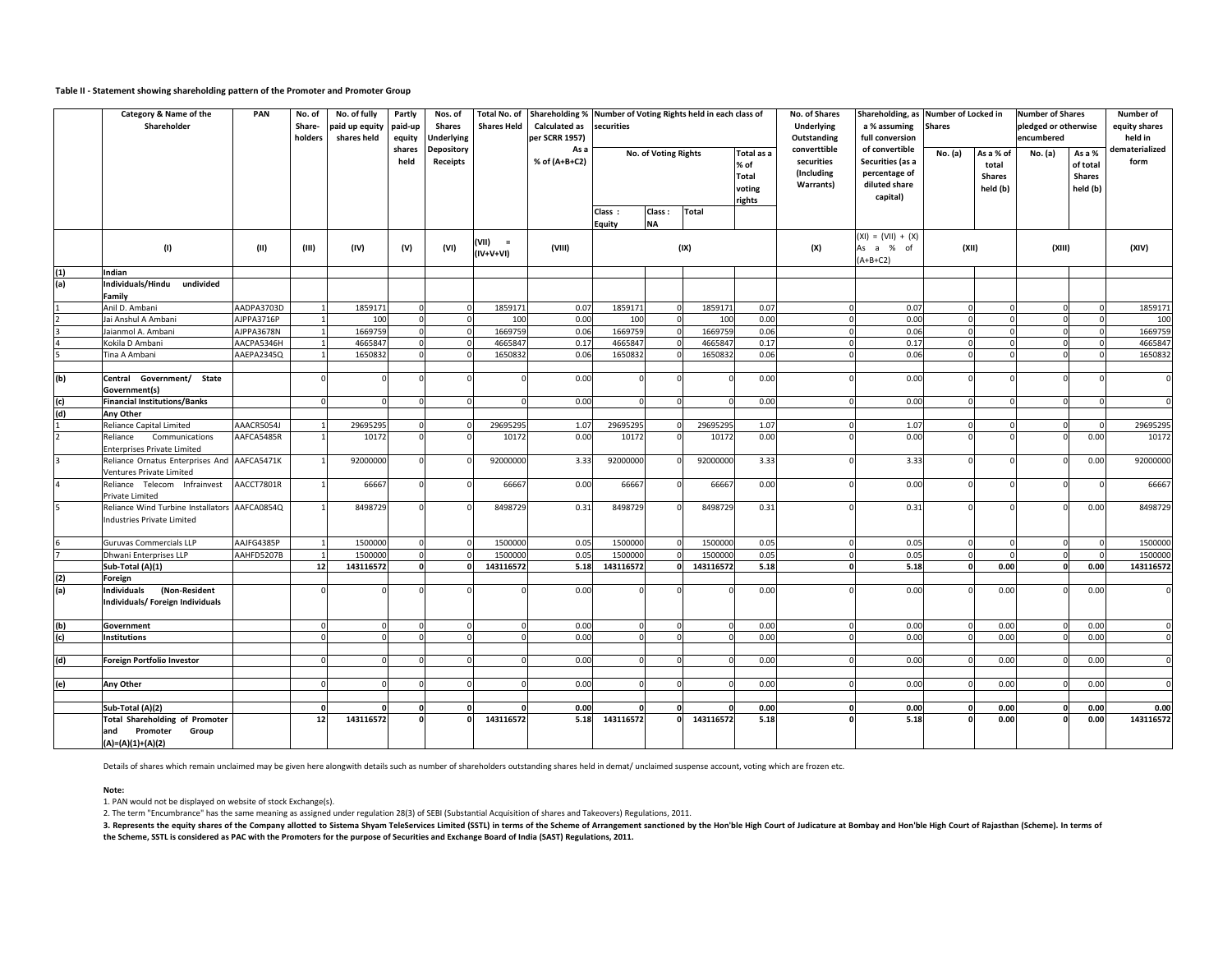#### **Table III - Statement showing shareholding pattern of the Public shareholder**

| Catego<br>ry | Category & Name of the Shareholder                                                                                                                                              | PAN        | No. of<br>Share-<br>holders | No. of fully<br>paid up<br>equity | Partly paid-<br>up equity<br>shares held | No. of<br><b>Shares</b><br><b>Underlying</b> | Total No. of<br><b>Shares Held</b> | ng %<br>calculated                                    | Shareholdi Number of Voting Rights held in each class of<br>securities |                      |            | No. of Shares<br>Underlying<br>Outstanding | <b>Total Shareholding,</b><br>s a % assuming full (XII)<br>conversion of | <b>Number of Locked in Shares</b>                                 |          | (XIII)                                | <b>Number of Shares pledged</b><br>or otherwise encumbered | Number of equity<br>shares held in<br>dematerialized   |            |
|--------------|---------------------------------------------------------------------------------------------------------------------------------------------------------------------------------|------------|-----------------------------|-----------------------------------|------------------------------------------|----------------------------------------------|------------------------------------|-------------------------------------------------------|------------------------------------------------------------------------|----------------------|------------|--------------------------------------------|--------------------------------------------------------------------------|-------------------------------------------------------------------|----------|---------------------------------------|------------------------------------------------------------|--------------------------------------------------------|------------|
|              |                                                                                                                                                                                 |            |                             | shares held                       |                                          | Depository<br>Receipts                       |                                    | as per<br><b>SCRR 1957</b><br>As a % of<br>$(A+B+C2)$ | Class: Equity Class: Total                                             | No. of Voting Rights |            | <b>Total</b> as<br>a % of<br>Total         | converttible<br>securities<br>(Including<br>Warrants)                    | convertible<br>Securities (as a<br>percentage of<br>diluted share | No. (a)  | As a % of<br>total Shares<br>held (b) | No. (Not<br>applicable<br>) (a)                            | As a % of total<br>Shares held (not<br>applicable) (b) | form       |
|              |                                                                                                                                                                                 |            |                             |                                   |                                          |                                              |                                    |                                                       |                                                                        |                      |            | voting<br>rights                           |                                                                          | capital)                                                          |          |                                       |                                                            |                                                        |            |
|              | (1)                                                                                                                                                                             | (II)       | (III)                       | (IV)                              | (V)                                      | (VI)                                         | $(VII)$ =<br>(IV+V+VI)             | (VIII)                                                |                                                                        |                      | (IX)       |                                            | (X)                                                                      | $(XI) = (VII) + (X) As a$<br>% of (A+B+C2)                        |          | (XII)                                 |                                                            | (XIII)                                                 | (XIV)      |
| (1)          | <b>Institutions</b>                                                                                                                                                             |            |                             |                                   |                                          |                                              |                                    |                                                       |                                                                        |                      |            |                                            |                                                                          |                                                                   |          |                                       |                                                            |                                                        |            |
| (a)          | <b>Mutual Funds</b>                                                                                                                                                             |            | 27                          | 206756                            |                                          |                                              | 206756                             | 0.01                                                  | 206756                                                                 |                      | 206756     | 0.01                                       |                                                                          | 0.01                                                              |          | 0.00                                  | <b>NA</b>                                                  | <b>NA</b>                                              | 16505      |
| (b)          | <b>Venture Capital Funds</b>                                                                                                                                                    |            |                             |                                   |                                          |                                              |                                    | 0.00                                                  |                                                                        |                      |            | 0.00                                       |                                                                          | 0.00                                                              |          | 0.00                                  | <b>NA</b>                                                  | <b>NA</b>                                              |            |
| (c)          | <b>Alternate Investment Funds</b>                                                                                                                                               |            |                             |                                   |                                          |                                              |                                    | 0.00                                                  |                                                                        | $\Omega$             |            | 0.00                                       |                                                                          | 0.00                                                              | $\Omega$ | 0.00                                  | <b>NA</b>                                                  | <b>NA</b>                                              |            |
| (d)          | <b>Foreign Venture Capital Investors</b>                                                                                                                                        |            | $\Omega$                    |                                   |                                          |                                              |                                    | 0.00                                                  |                                                                        |                      |            | 0.00                                       |                                                                          | 0.00                                                              | $\Omega$ | 0.00                                  | <b>NA</b>                                                  | <b>NA</b>                                              |            |
| (e)          | <b>Foreign Portfolio Investors</b>                                                                                                                                              |            |                             | 582615                            |                                          |                                              | 5826152                            | 0.21                                                  | 5826152                                                                |                      | 5826152    | 0.21                                       |                                                                          | 0.21                                                              | $\Omega$ | 0.00                                  | <b>NA</b>                                                  | <b>NA</b>                                              | 5826152    |
| (f)          | <b>Financial Institutions/Banks</b>                                                                                                                                             |            | 134                         | 361868                            |                                          |                                              | 3618682                            | 0.13                                                  | 3618682                                                                |                      | 3618682    | 0.13                                       |                                                                          | 0.13                                                              | $\Omega$ | 0.00                                  | <b>NA</b>                                                  | <b>NA</b>                                              | 3597883    |
| (g)          | <b>Insurance Companies</b>                                                                                                                                                      |            |                             | 12574670                          |                                          |                                              | 125746708                          | 4.55                                                  | 125746708                                                              |                      | 125746708  | 4.55                                       |                                                                          | 4.55                                                              |          | 0.00                                  | <b>NA</b>                                                  | <b>NA</b>                                              | 125746233  |
|              | life Insurance Corporation of India                                                                                                                                             | AAACL0582H |                             | 11919055                          |                                          |                                              | 119190552                          | 4.31                                                  | 119190552                                                              |                      | 119190552  | 4.31                                       |                                                                          | 4.31                                                              |          | 0.00                                  | <b>NA</b>                                                  | <b>NA</b>                                              | 119190552  |
| (h)          | <b>Provident Funds/Pension Funds</b>                                                                                                                                            |            |                             |                                   |                                          |                                              |                                    | 0.00                                                  |                                                                        |                      |            | 0.00                                       |                                                                          | 0.00                                                              |          | 0.00                                  | <b>NA</b>                                                  | <b>NA</b>                                              |            |
| (i)          | <b>Any Other</b>                                                                                                                                                                |            |                             |                                   |                                          |                                              |                                    | 0.00                                                  |                                                                        |                      |            | 0.00                                       |                                                                          | 0.00                                                              | $\Omega$ | 0.00                                  | <b>NA</b>                                                  | <b>NA</b>                                              |            |
|              | Foreign Institutional Investors (FII)                                                                                                                                           |            | 66                          | 4987                              |                                          |                                              | 49876                              | 0.00                                                  | 49876                                                                  |                      | 49876      | 0.00                                       |                                                                          | 0.00                                                              | $\Omega$ | 0.00                                  | <b>NA</b>                                                  | <b>NA</b>                                              | 19116      |
|              | Sub Total (B)(1)                                                                                                                                                                |            | 240                         | 135448174                         |                                          |                                              | 135448174                          | 4.90                                                  | 135448174                                                              | $\mathbf{0}$         | 135448174  | 4.90                                       |                                                                          | 4.90                                                              | 0.00     | 0.00                                  | <b>NA</b>                                                  | <b>NA</b>                                              | 135205889  |
| (2)          | Government/State<br>Central                                                                                                                                                     |            | 55                          | 802905                            |                                          |                                              | 802905                             | 0.03                                                  | 802905                                                                 |                      | 802905     | 0.03                                       |                                                                          | 0.03                                                              |          | 0.00                                  | <b>NA</b>                                                  | <b>NA</b>                                              |            |
|              | Government(s)/President of India                                                                                                                                                |            |                             |                                   |                                          |                                              |                                    |                                                       |                                                                        |                      |            |                                            |                                                                          |                                                                   |          |                                       |                                                            |                                                        |            |
|              |                                                                                                                                                                                 |            |                             |                                   |                                          |                                              |                                    |                                                       |                                                                        |                      |            |                                            |                                                                          |                                                                   |          |                                       |                                                            |                                                        |            |
|              | Sub Total (B)(2)                                                                                                                                                                |            | 55                          | 802905                            |                                          |                                              | 802905                             | 0.03                                                  | 802905                                                                 |                      | 802905     | 0.03                                       |                                                                          | 0.03                                                              |          |                                       | <b>NA</b>                                                  | <b>NA</b>                                              |            |
| (3)          | <b>Non-Institutions</b>                                                                                                                                                         |            |                             |                                   |                                          |                                              |                                    |                                                       |                                                                        |                      |            |                                            |                                                                          |                                                                   |          |                                       |                                                            |                                                        |            |
| (a)          | i.Individual shareholders holding nominal<br>share capital up to Rs.2 lakhs                                                                                                     |            | 1386476                     | 1222527980                        |                                          |                                              | 1222527980                         |                                                       | 44.21 1222527980                                                       |                      | 1222527980 | 44.21                                      |                                                                          | 44.21                                                             |          | 0.00                                  | <b>NA</b>                                                  | <b>NA</b>                                              | 1207842091 |
|              | ii.Individual shareholders holding<br>nominal share capital in excess of Rs. 2<br>Lakhs                                                                                         |            | 6588                        | 937458992                         |                                          |                                              | 937458992                          | 33.90                                                 | 937458992                                                              |                      | 937458992  | 33.90                                      |                                                                          | 33.90                                                             |          | 0.00                                  | <b>NA</b>                                                  | <b>NA</b>                                              | 937458692  |
|              | RUDRAPRATAP NARAIN SINGH                                                                                                                                                        | ABKPS1526N |                             | 30000000                          |                                          |                                              | 30000000                           | 1.08                                                  | 30000000                                                               |                      | 30000000   | 1.08                                       |                                                                          | 1.08                                                              |          | 0.00                                  | <b>NA</b>                                                  | <b>NA</b>                                              | 30000000   |
|              | MITHLESH SINGH                                                                                                                                                                  | ABKPS1527P |                             | 4510000                           |                                          |                                              | 45100000                           | 1.63                                                  | 45100000                                                               |                      | 4510000    | 1.63                                       |                                                                          | 1.63                                                              |          | 0.00                                  | <b>NA</b>                                                  | <b>NA</b>                                              | 45100000   |
| (b)          | <b>NBFCs Registered with RBI</b>                                                                                                                                                |            |                             | 131530                            |                                          |                                              | 131530                             | 0.00                                                  | 131530                                                                 |                      | 131530     | 0.00                                       |                                                                          | 0.00                                                              | $\Omega$ | 0.00                                  | <b>NA</b>                                                  | <b>NA</b>                                              | 131530     |
| (c)          | <b>Employee Trusts</b>                                                                                                                                                          |            |                             |                                   |                                          |                                              |                                    | 0.00                                                  |                                                                        | $\Omega$             |            | 0.00                                       |                                                                          | 0.00                                                              | $\Omega$ | 0.00                                  | <b>NA</b>                                                  | <b>NA</b>                                              |            |
| (d)          | <b>Overseas</b> Depositories<br>(Holding                                                                                                                                        |            |                             |                                   |                                          |                                              |                                    | 0.00                                                  |                                                                        |                      |            | 0.00                                       |                                                                          | 0.00                                                              |          | 0.00                                  | <b>NA</b>                                                  | <b>NA</b>                                              |            |
|              | <b>DRs)</b> (Balancing figure)                                                                                                                                                  |            |                             |                                   |                                          |                                              |                                    |                                                       |                                                                        |                      |            |                                            |                                                                          |                                                                   |          |                                       |                                                            |                                                        |            |
| (e)          | Any Other)                                                                                                                                                                      |            |                             |                                   |                                          |                                              |                                    |                                                       |                                                                        |                      |            |                                            |                                                                          |                                                                   |          |                                       |                                                            |                                                        |            |
|              | <b>TRUSTS</b>                                                                                                                                                                   |            |                             |                                   |                                          |                                              |                                    | 0.00                                                  |                                                                        |                      |            | 0.00                                       |                                                                          | 0.00                                                              |          | 0.00                                  | <b>NA</b>                                                  | <b>NA</b>                                              |            |
|              | NON RESIDENT INDIANS                                                                                                                                                            |            | 13352                       | 5245368                           |                                          |                                              | 52453685                           | 1.90                                                  | 5245368                                                                |                      | 5245368    | 1.90                                       |                                                                          | 1.90                                                              |          | 0.00                                  | <b>NA</b>                                                  | <b>NA</b>                                              | 51077549   |
|              | <b>CLEARING MEMBERS</b>                                                                                                                                                         |            | 433                         | 11366301                          |                                          |                                              | 113663017                          | 4.11                                                  | 11366301                                                               |                      | 11366301   | 4.11                                       |                                                                          | 4.11                                                              |          | 0.00                                  | <b>NA</b>                                                  | <b>NA</b>                                              | 113663017  |
|              | <b>BODIES CORPORATES</b>                                                                                                                                                        |            |                             |                                   |                                          |                                              |                                    |                                                       |                                                                        |                      |            |                                            |                                                                          |                                                                   |          |                                       |                                                            |                                                        |            |
|              | <b>DOMESTIC</b>                                                                                                                                                                 |            | 2745                        | 11642716                          |                                          |                                              | 116427168                          | 4.21                                                  | 116427168                                                              |                      | 116427168  | 4.21                                       |                                                                          | 4.21                                                              | $\Omega$ | 0.00                                  | <b>NA</b>                                                  | <b>NA</b>                                              | 116189814  |
|              | <b>OVERSEAS</b>                                                                                                                                                                 |            | 13                          | 2022                              |                                          |                                              | 20220                              | 0.00                                                  | 20220                                                                  |                      | 20220      | 0.00                                       |                                                                          | 0.00                                                              | $\Omega$ | 0.00                                  | <b>NA</b>                                                  | <b>NA</b>                                              | 1300       |
|              | <b>IEPF Account</b>                                                                                                                                                             |            |                             | 2220380                           |                                          |                                              | 22203807                           | 0.80                                                  | 22203807                                                               |                      | 2220380    | 0.80                                       |                                                                          | 0.80                                                              | $\Omega$ | 0.00                                  | <b>NA</b>                                                  | <b>NA</b>                                              | 22203807   |
|              | Sub Total (B)(3)                                                                                                                                                                |            | 1409616                     | 2464886399                        |                                          |                                              | 2464886399                         | 89.13                                                 | 2464886399                                                             |                      | 2464886399 | 89.13                                      |                                                                          | 89.13                                                             | $\Omega$ | 0.00                                  | <b>NA</b>                                                  | <b>NA</b>                                              | 2448567800 |
|              | Total Public Shareholding (B) =<br>$(B)(1)+(B)(2)+(B)(3)$<br>Sistema Shyam TeleServices Limited (SSTL) Shareholding included in Domestic Bodies Corporates (No. and %) : 0 - 0% |            | 1409911                     | 2601137478                        |                                          |                                              | 2601137478                         | 94.06                                                 | 2601137478                                                             |                      | 2601137478 | 94.06                                      |                                                                          | 94.06                                                             |          |                                       | <b>NA</b>                                                  | <b>NA</b>                                              | 2583773689 |

Details of shares which remain unclaimed may be given here along with details such as number of shareholders, outstanding shares held in demat/ unclaimed suspense account, voting righrs which are frozen etc. : 233 No. of S Limited - Unclaimed Suspense Account" and the voting rights on the shares outstanding shall remain frozen till the rightful owner of such shares claims the shares.

**Note:** (1) PAN would not be displayed on website of stock exchange(s)

(2) The above format needs to be disclosed along with the name of following persons:

Institutions/ Non Institutions holding more than 1% of total number of shares

(3) W.r.t. the information pertaining to Depository Receipts, the same may be dislcosed in the respective columns to the extent information available and the balance to be disclosed as held by custodian.